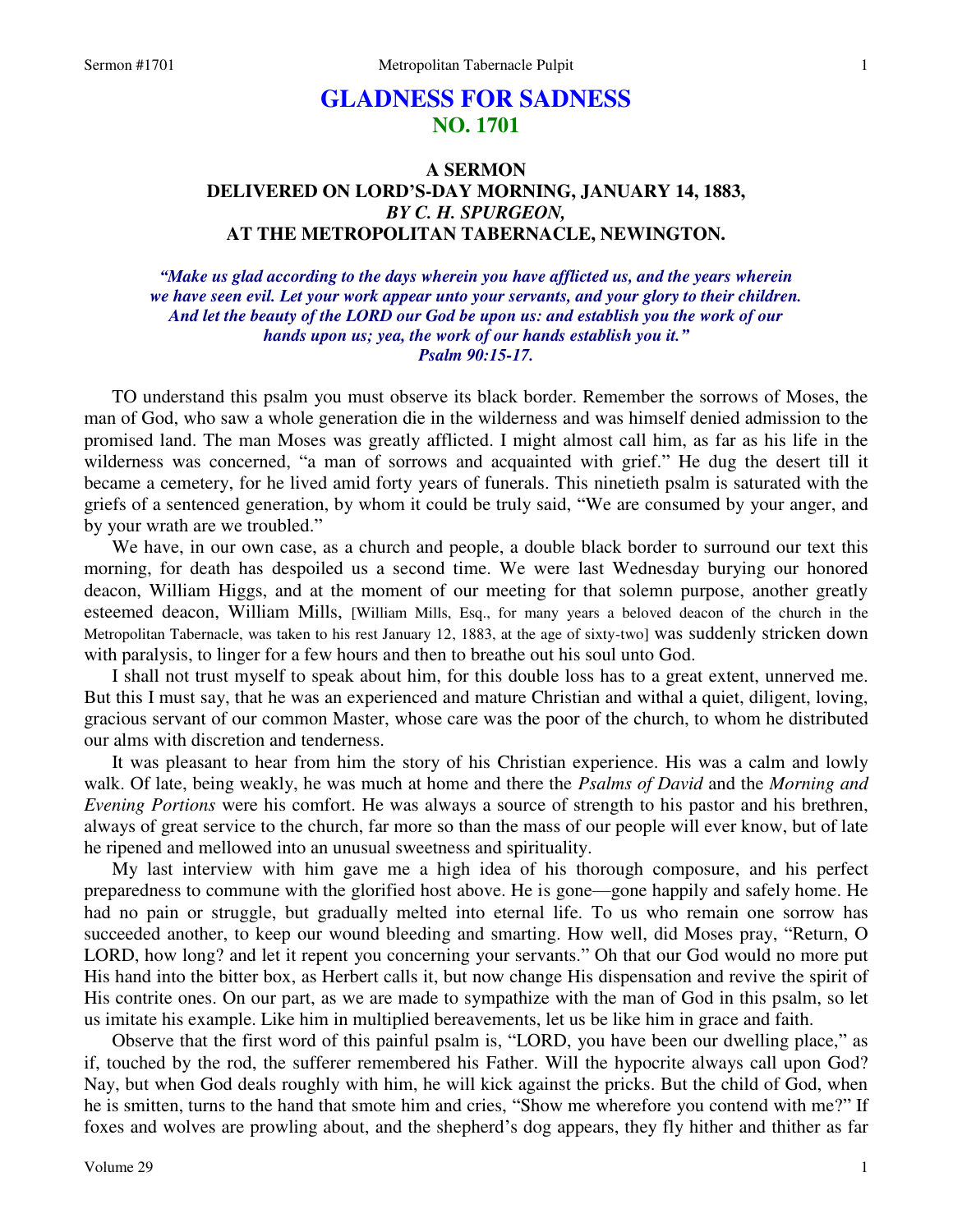away as they can. But when the dog is sent after the sheep, he fetches them back to the shepherd. Trouble drives away the carnal man from his pretended religion, but it gathers the true sheep together, and being aroused and alarmed, they seek the Good Shepherd. The more of grief we feel, the more of grace we need, and the nearer to our Comforter we come. Closer to God! is the cry of the troubled saint!

> *"Nearer, my God, to Thee! Nearer to Thee! E'en though it be a cross That raises me; Still all my cry shall be, Nearer, my God, to Thee! Nearer to Thee!"*

 Observe also that this psalm is "a prayer of Moses." The comfort of a child of God in the darkness is prayer. Adversity, blessed of the Holy Spirit, calls our attention to the promise. The promise quickens our faith. Faith betakes itself to prayer. God hears and answers our cry. This is the chain of a tried soul's experience. Brethren, as we suffer tribulation, as we know the promise, let us immediately exercise faith and turn in prayer to God, for surely never did a man turn to God but the Lord also turned to Him. If we are set a-praying, we may depend upon it, the Lord is set on blessing.

 Blessings are on the way from heaven—their shadow falls upon us even now. I desire at this time to stir you up to a joyful expectancy. These clouds mean rich, refreshing showers. These sharp frosts foretell heavy sheaves. The Lord by the divine Spirit make the words of our text to be our prayer this morning! May the Lord Jesus present our supplication to the Father.

 The petition seems to me to be, first, for *proportionate gladness*, "Make us glad according to the days wherein you have afflicted us, and the years wherein we have seen evil." And secondly, our prayer is for *peculiar gladness*, a gladness which is described in the sixteenth and seventeenth verses, "Let your work appear unto your servants, and your glory unto their children. And let the beauty of the LORD our God be upon us: and establish you the work of our hands upon us; yea, the work of our hands establish you it."

**I.** First, then, beloved friends, our prayer this morning as a church and people should be for PROPORTIONATE GLADNESS, that our God, who has filled one scale with grief, would fill the other scale with grace till they balance each other.

 Inasmuch as He has poured out of His vial certain drops of wormwood, we pray Him to measure out the same quantity of the consolation of love, whereby our hearts shall be comforted. May our covenant God, who has chastened us heavily, now revive us graciously.

 We begin here by noticing that evidently the prayer desires *a gladness of the same origin as the sadness*. The psalm plainly ascribes the sadness to the Lord, "*You* turn man to destruction; and say, Return, you children of men." "We are consumed by *your* anger, and by *your* wrath are we troubled." God is seen in bereavements, death comes distinctly at His command, and second causes are left behind. Since we have a distinct idea that the sadness comes from God, our text expresses an equally distinct desire that the gladness may come from God.

 We beg for divine comfort under divine chastening. The words of the prayer are eminently simple and childlike—"Make us glad." They seem to say, "Father! You have made us sad; now make us glad! You have saddened us grievously; now therefore, O Lord, most heartily rejoice us." The prayer as good as cries, "Lord, no one but Yourself can make us glad under such affliction, but You can bring us up from the lowest deep. The wound goes too near the heart for any human physician to heal us; but You can heal us even to the making of us glad!"

 The prayer is full of buoyant hope, for it does not merely say, "Comfort us; bear us up; keep our heads above water; prevent us from sinking in despair," no, but "Make us glad." Reverse our state: lift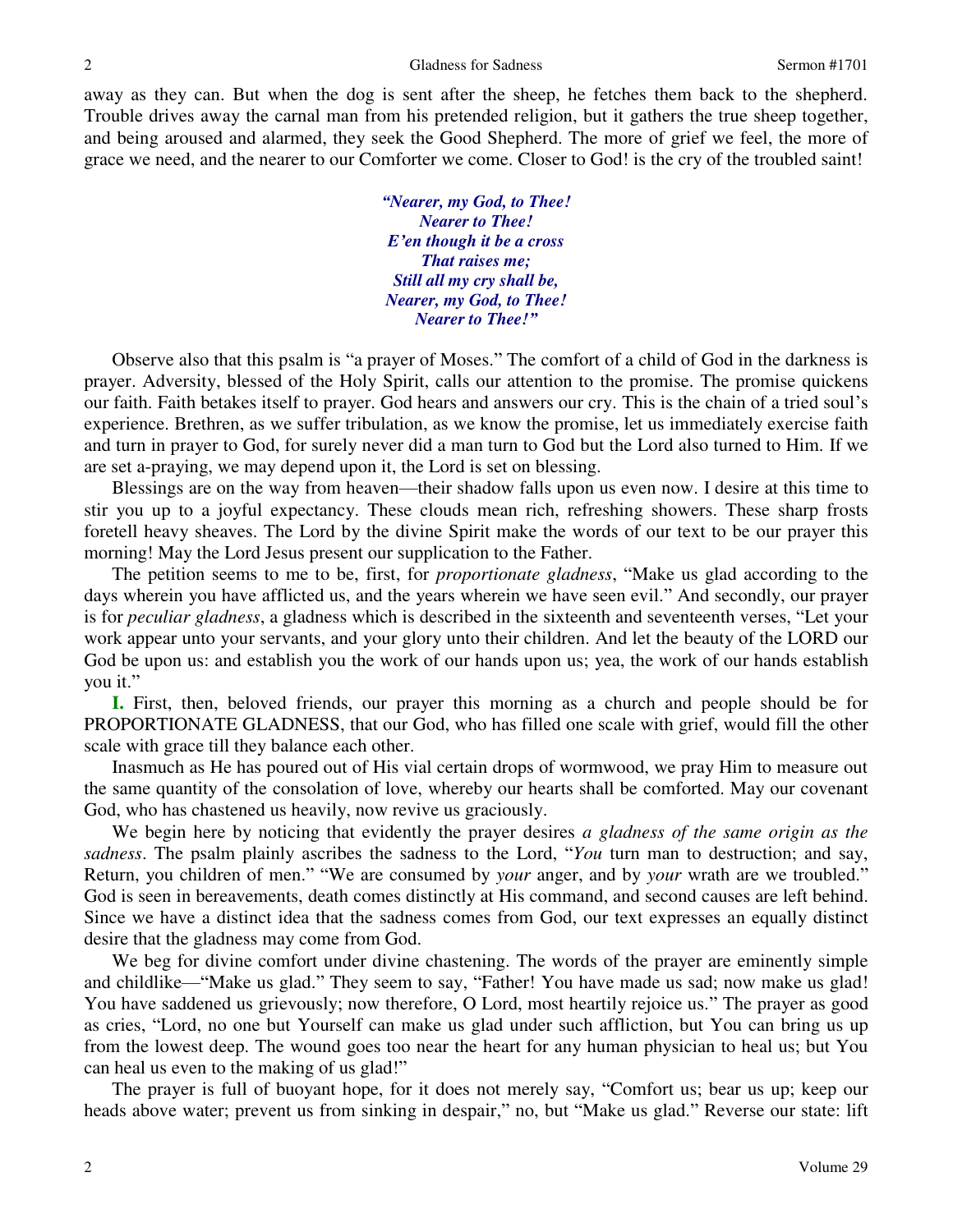us up from the depths to the heights. "Make us glad!" I hear the music of hope drowning the discord of fear, the songs of a joyous faith rising above the mournful dirges of grief.

 The appeal is to only the Lord. Moses entreats JEHOVAH Himself to kindle the lamps of joy within the tabernacles of Israel. It is healthy sadness which the Lord sends, and it is equally safe gladness which God gives. If we make ourselves merry, we may be mere mimics of mirth. If outward goods make us merry, we may be no better than the rich fool in the parable. But if our God makes us glad, we may take our fill of delight and fear no ill consequences. The wine of the kingdom cheers, but never intoxicates. The bread of God strengthens, but never surfeits. Neither pride, nor worldliness, nor carelessness comes of feasting at the table of our God.

 Come, then, let us together breathe this prayer, "Make us glad!" Let us paraphrase the expression thus—"Lord, You are the maker of all things, make us glad! By Your word You did make the light, make light for us! You will new-make these worn-out skies and much-polluted earth—come, then, and new-make us and restore unto us the joy of Your salvation!" The parallel lies much in the source to which both sadness and gladness are ascribed. Lord, make both our summers and our winters, our calms and our storms, for everything is good which comes from You, and it is our joy that our times are in Your hand.

 But now notice that a *proportion is insisted upon*, "Make us glad according to the days wherein you have afflicted us, and the years wherein we have seen evil." This is an original prayer, full of thought and hope. Truly also it is a philosophical prayer, one which is in accordance with the harmonies of nature and consonant with all the ways of God.

 I have been told that on the Scot lakes, the depth of the lake is almost always the same as the height of the surrounding hills. And I think I have heard that the same is true of the great ocean, so that the greatest depth is probably the same as the greatest height. Doubtless, the law of equilibrium is manifest in a thousand ways.

 Take an instance in the adjustment of days and nights. A long night reigns over the north of Norway. In these wintry months they do not even see the sun. But mark and admire their summer. Then the day banishes the night altogether and you may read your Bible by the light of the midnight sun. Long wintry nights find compensation in a perpetual summer day.

 There is a balance about the conditions of the peoples of differing lands. Each country has its drawbacks and its advantages. I believe it is so with the life of God's people, therein also the Lord maintains a balance. "As the sufferings of Christ abound in us, so our consolation also abounds by Christ." The great Father permits some to be little in Israel. They are none the less dear to Him for that. Such are like the minnow which swims a pool proportioned to its size, no great tempest sweeps over the tiny stream, its ruffles and its calms suit its little inhabitants.

 Another of God's children is made for wide service. He may be compared to leviathan, for whom the ocean is prepared, with billows, tempests and hurricanes in due proportion. The great Architect draws everything to scale. While some lives are wisely arranged upon a small scale, others are fashioned for wider spheres and made to do business on the great waters. These have greater tribulations, but they also have greater consolations. God knows how to manage us all and we have each one a place in His thoughts. Wisdom allots each one his talent and his work, his strength and his trial.

What would a sparrow do with an eagle's wing? Given the eagle's wing and the eagle's eye, there must be a soaring up above the Alps, a companionship with winds and lightnings. To the tiny hummingbird God appoints no flight into the upper air, but allots it flowers and sunshine nearer the ground. He knows the way of His people and His love is over all.

 The good Lord measures out the dark and the light in due proportions, and the result is life sad enough to be safe, and glad enough to be desirable. I do not believe that our mortal life is fitly set forth by the Thane's parable, when he said to the Saxon king, "Have you marked, O king, when you are sitting in your hall and the fires are lit, and the lamps are burning, how the sparrow comes flying out of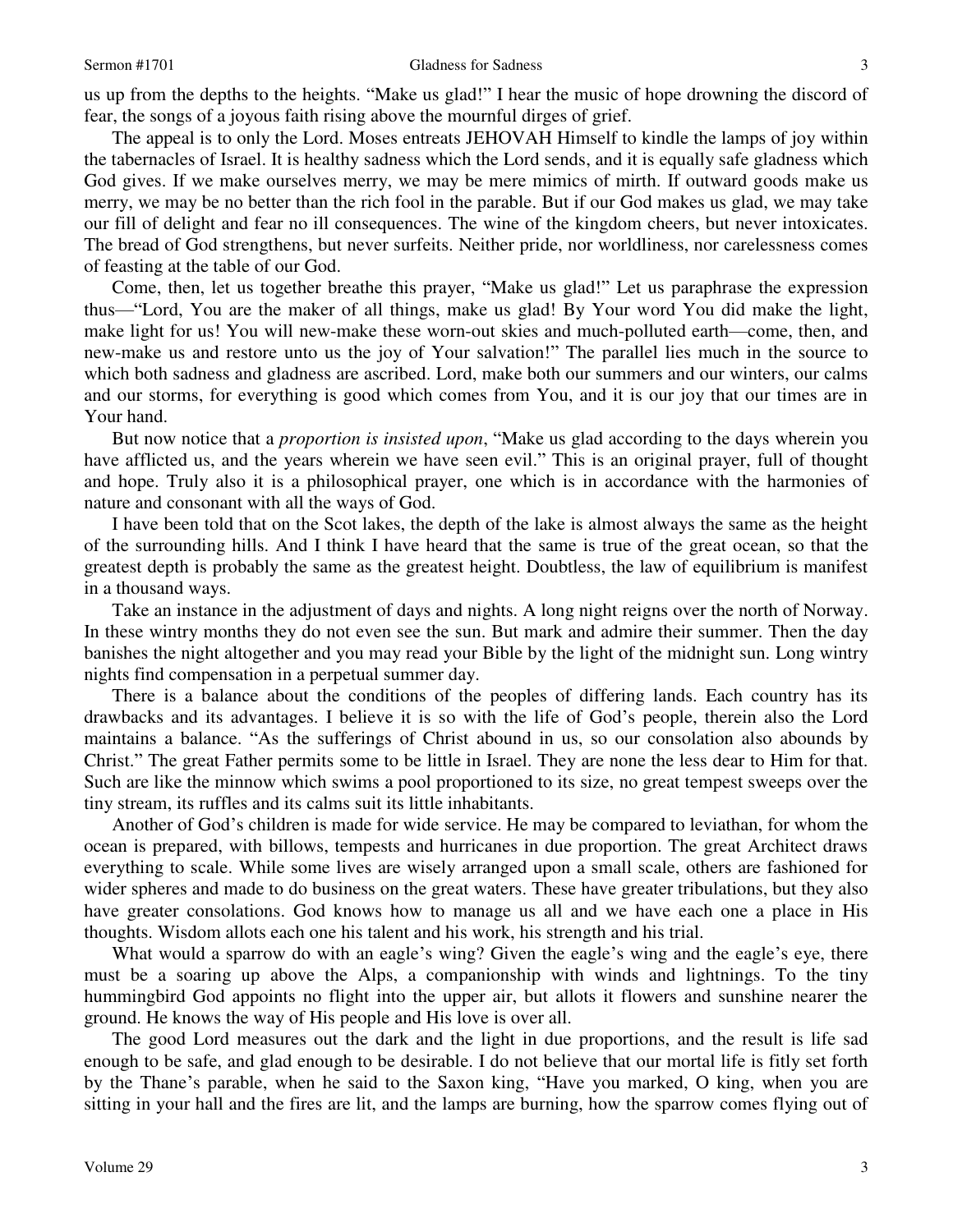the thick darkness, passes through the window, glides into the bright and cheerful light, and then flits out again into the darkness? Such is our life—an interval of light amidst a long darkness."

 It is not so. If a believer flits out of the light, he glides into the light again. If we traverse a stretch of darkness, we may expect an equal breadth of brightness. If today we sail a stormy main, we may hope tomorrow that the sea will be as glass. We have our changes, but the preponderance of life is not to misery. Rainy days are many, and yet in the long run, they are outnumbered by the seasons of fair weather. God makes us glad according to the days wherein He has afflicted us, and the years wherein we have seen evil.

 It may not be said of God's children that we are a wretched company. Though truly, if in this life only we had hope, we should be of all men most miserable. Yet since that hope is sure we are of all men the most happy! We shall not say when life is ended here below that it was an evil thing to have lived. We have the promise of the life that now is as well as of that which is to come. "Happy are you, O Israel," is for the present as well as for the future. God has blessed us and we are blessed, and it is not for us to speak as if the blessing were in vain.

 Now, if it be so, that our gladness and our sadness are balanced, let us accept them by turns with gratitude. Let us notice, further, that *sorrow is the herald of joy*. Did I not tell you but a few Sabbathdays ago how I sat in health and strength and joy in the olive gardens, and said to my friend,—

#### *"We should expect some danger nigh When we perceive too much delight?"*

 The apprehension was soon justified, as it has often been. But let us not forget the other side of this truth—we may expect some mercy nigh when we are bowed with heaviest grief. Among the ashes of sorrow we shall find live coals of joy. Grief is God's usher of the black rod, sent to intimate that in the majesty of His grace, the Lord is drawing near to us.

 There will be first to us, even as there was to Israel, the sound of Egypt's chariot-wheels, and the cry of her horsemen, and a descent into the depths of the sea, and then shall come the far-resounding, neverforgotten shout of victory. The rage of Pharaoh, the darkness of the night, and the march through the Red Sea must prepare the way for Miriam's timbrel and the loud refrain, "Sing unto the LORD, for he has triumphed gloriously; the horse and his rider has he thrown into the sea."

 Israel must make bricks without straw before Moses shall come. If I had been a little child among the Israelites, I think I should have known when father set the bitter herbs upon the table, that the lamb was roasting somewhere, and would be set out too. "With bitter herbs shall you eat it"—and so, if there are bitter herbs, the dainty dish is near.

 Job did not know, and he could not guess it, but in the light of Job's book we ought to know that the preparation for making a man twice as rich as he was before is to take away all that he has. Oftentimes, in building a bigger house, it is the way of wisdom to clear away the old building altogether. Keeping up the old structure is often an expensive economy, it is better to demolish it. Even so I do believe that the adversities of the saints are to their lasting profit, by removing that which would bind greater prosperity. Troubles come clothed in black, but to the eye of faith they carry silver trumpets and proclaim the approach of great mercies. God is hastening in the richness of His favor to bless His children. Sorrow is the outrider of joy.

 A step further, and we have it thus, *sorrow often prepares for joy*. It might not be safe, dear brother, that you should enjoy worldly prosperity at the outset of life. Your adversities in business are meant to teach you the worthlessness of earthly things, so that when you have them you may not be tempted to make idols of them. I am persuaded that many men have been ruined by rising suddenly to fame and power. Had they at first been abused and trod down like mire in the streets, their spirits might have been hardened to endure that sharpest of all tests, namely, human honor, for "as the fining pot for silver, and the furnace for gold, so is a man to his praise."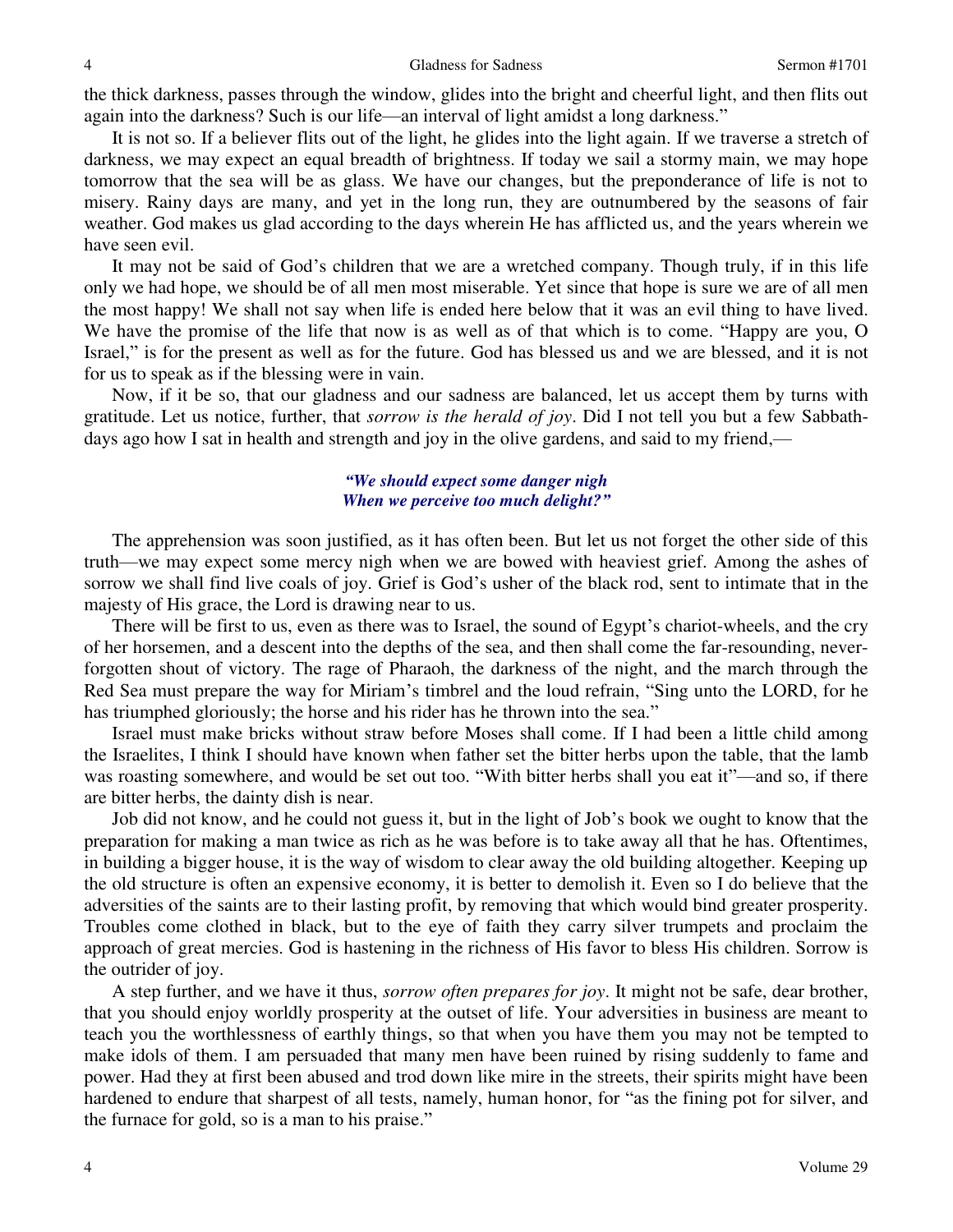#### Sermon #1701 Sermon #1701 Gladness for Sadness 5

 You are not ready yet, dear brethren, to bear the weight of an elevated superstructure, you must be dug out first, and a deep foundation must be laid to bear a lofty building. In the spiritual life God does not run us up with glittering virtues all of a sudden, but deep prostration of spirit and thorough humiliation prepare the under-courses. And then, afterwards, stone upon stone, as with rows of jewels, we are built up to be a palace for the indwelling of God.

 Sorrow furnishes the house for joy. The preparation for an eternal heaven is temporary affliction. Jesus has gone to prepare heaven for us, but He has left His cross behind Him that the Holy Spirit may by its means prepare us for heaven. You could not enjoy the rest of Paradise if you had not first known the labors of pilgrimage. You could not understand the boundless felicity of heaven if your hearts had not been enlarged by the endurance of tribulation. Let not this be forgotten, then—that our troubles build a house and spread a table for our joys.

 Did you ever read of a Roman triumph? Have you ever stood upon the Via Sacra which led up to the Capitol? There, when the glad day was come, the people crowded all along the road. Every house-roof was loaded, the very chimney tops bore each a man, while along the sacred way the conqueror rode, drawn by white horses, amid the blast of trumpets and the thundering acclamations of myriads. What glory! What renown! Rome's millions did their best to crown their hero.

 But there had been to him full many a battle before that hour of pride. Victory needs conflict as its preface. The conqueror's scars are his truest decorations, his wounds are his best certificates of valor. Because he had been smothered with the dust and defiled with the blood of battle, therefore the hero stood erect and all men paid him reverence. It must be so in the present condition of things. No man can wear the garland till he has first contended for it.

## *"Sure we must fight if we would reign. Increase our courage, Lord!"*

The way to the crown is by the cross, the palm branch comes not to the idle hand.

#### *"The path of sorrow, and that path alone, Leads to the place where sorrow is unknown."*

Once again, let me say to you, dear friends, there is such a connection between sorrow and joy that *no saint ever has a sorrow but what it has a joy wrapped in it.* It is a rough oyster, but a pearl lies within those shells if you will but look for it. Do not think I mock at grief by saying that it is the husk of joy. Far from it, I would console grief by asserting solemnly that within the black envelope of affliction there is a precious love token from God, be sure of that. We find the treasure of communion with Christ in the earthen vessel of sorrow. We ask to have fellowship with Jesus in His sufferings, and we cannot do so unless we suffer. It is a joy to remember in our woe that by these things we are made like our Lord, and conformed to His image. If there were only this comfort, it might suffice to sweeten every suffering.

 Beside this, there is generally with sorrow, a manifestation of the Lord amid our weakness. I have known many forms of happiness, but I think, upon the whole, I consider the purest and sweetest to be that of fainting in weakness upon the breast of Jesus and dying into His life. "Oh, to be nothing, nothing only to lie at His feet!" To be as a lily broken off at the stalk, and therefore taken up into His hand. This is unutterable happiness.

 The Lord's love to His poor and afflicted ones is most choice and tender. "He carries the lambs in his bosom." Favored feebleness to be thus laid in the heaven of Jesus' bosom! I love to cower down under the divine wings like a chick under the hen, finding myself by losing myself in God. I have found it precious to feel that no more strength is left to suffer with, and therefore I must die away into the divine will. Certain it is that in every tribulation there are consolations, even as every night has its own stars.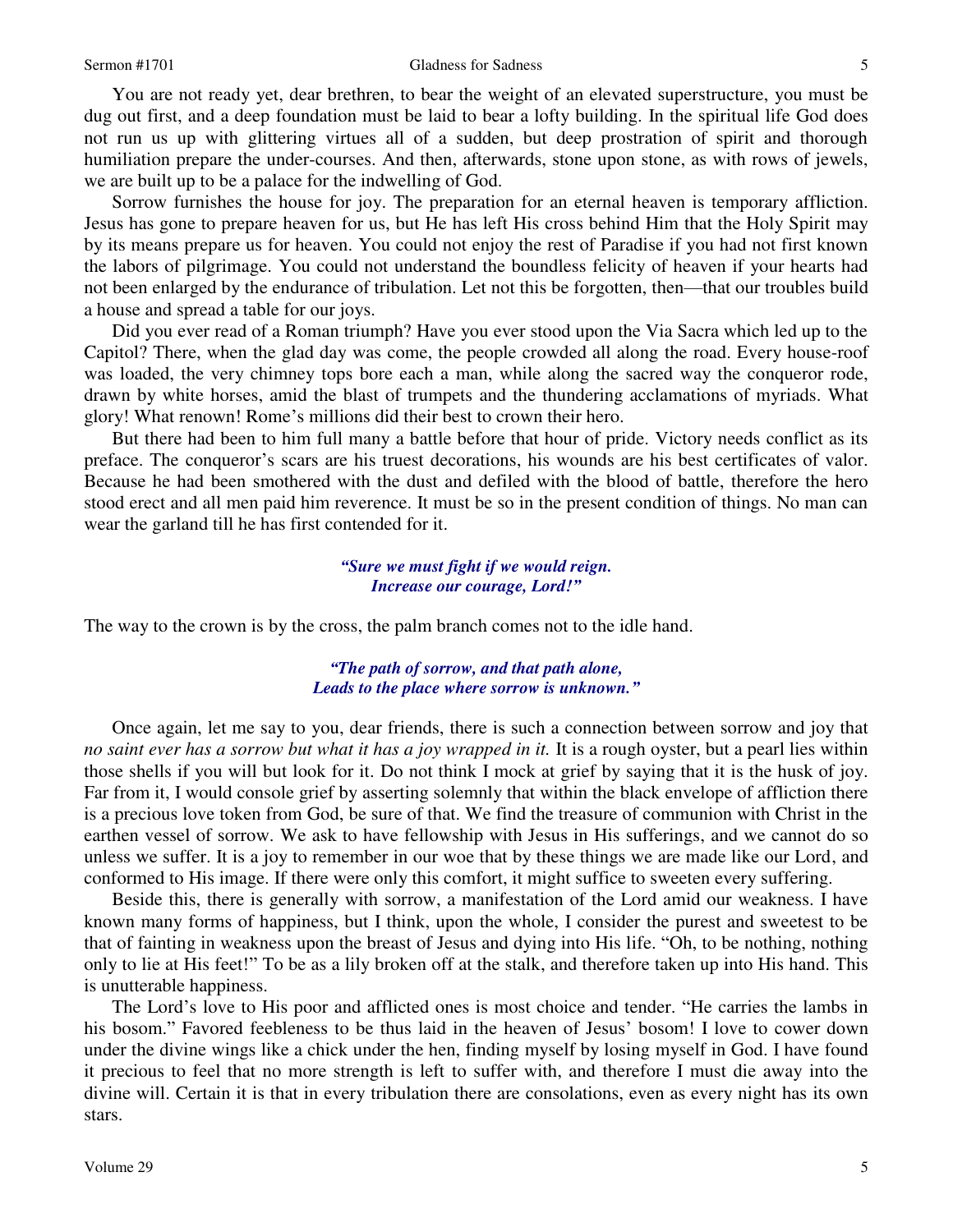I am sure, dear brothers and sisters, you that grieve most today for the departed possess a joy which outweighs your mourning. It is a great sorrow to lose a father, but it is a greater joy to know that your father is not really lost, but translated to the skies. It is a great grief to part with a true brother and fellow laborer, but it is happiness to know that he is promoted to the peerage of the skies. We might each one say of our departed friend, "Let us go, that we may die with him." These good men have the start of us, they are preferred before us, they have first seen the King in His beauty.

 One of them at least, has reached his reward before his spiritual father. He who is my joy and crown is in heaven before me. Verily, there are first that shall be last. Our hold on the invisible is strengthened by the departure of our brethren. We have more in heaven to love, more fraternal meetings to anticipate, and so we have new links with the eternal. Said I not truly, that every sorrow contains a joy?

 Once more, *the day will come when all the sorrows of God's sending will be looked upon as joys*. Hear you this! By some strange alchemy, known only to "the King eternal, immortal, invisible," our sorrows shall be turned into joys. You see this in your own homes—I quote it because it is the Lord's own metaphor—a woman when she is in travail has sorrow because her hour is come. But soon she remembers no more her travail, for joy that a man is born into the world. Our troubles and travails are sharp, but they will all be forgotten in the joy that will come of them.

 Before we enter heaven we shall thank God for most of our sorrow, and when we are once in glory we shall thank Him for it all. Perhaps in heaven, among all the things which have happened to us, that will excite our wonder and delight, our furnace experience, and the hammer and the file will take the lead. Sorrow will contribute rich stanzas to our everlasting psalm. Wherefore comfort one another with these words, and breathe the prayer each one today, "Make us glad accordingly to the days wherein you have afflicted us, and the years wherein we have seen evil." In each case may divine love weigh out the ingredients of a sanctified life according to the art of the apothecary, each one in due proportion.

**II.** Bear with me while I come to the second part of my subject, which I desire to make eminently practical. The gladness desired is also described, it is PECULIAR GLADNESS.

The Psalmist wishes for a fourfold gladness—the first is *gladness at the sight of God's work*.

 Notice, "YOUR work." There is always something cheering in God's work. Have you ever felt it so? I think you must have done so. When Mungo Park was cheered by that little bit of moss which he picked up in the wilderness, he was but comforted as many of us have been. The flowers of the garden, the wild beauties of the wood, the chance tufts by the roadside, are all God's work, and therefore, breathe consolation to God's servants. Nature is kind, her stars speak light to our hearts. Her winds chase away our gloom and her waves flash with health for us. Nature is a fond foster-mother to the Lord's children, because she is like ourselves, the work of the Lord.

 When we are in deep tribulation it is a sweet quietus to survey the handiwork of our Father in heaven. His work in providence, also, is often a consolation to us. Let us but see what God has done for His people and for ourselves in years past, and we are cheered. Trouble itself, when we see it to be God's work, has lost its terror.

 A certain Persian nobleman found himself surrounded by soldiers, who sought to take him prisoner. He drew his sword and fought right valiantly, and might have escaped had not one of the company said, "The king has sent us to convey you to himself." He sheathed his sword at once. Yes, we can contend against what we call a misfortune, but when we learn that the Lord has done it, our contest is ended, for we joy and rejoice in what the Lord does. Or if we cannot get the length of rejoicing in it, we acquiesce in His will. This is our song—

> *"I would not contend with Thy will, Whatever that will may decree. But oh, may each trial I feel Unite me more fondly to Thee."*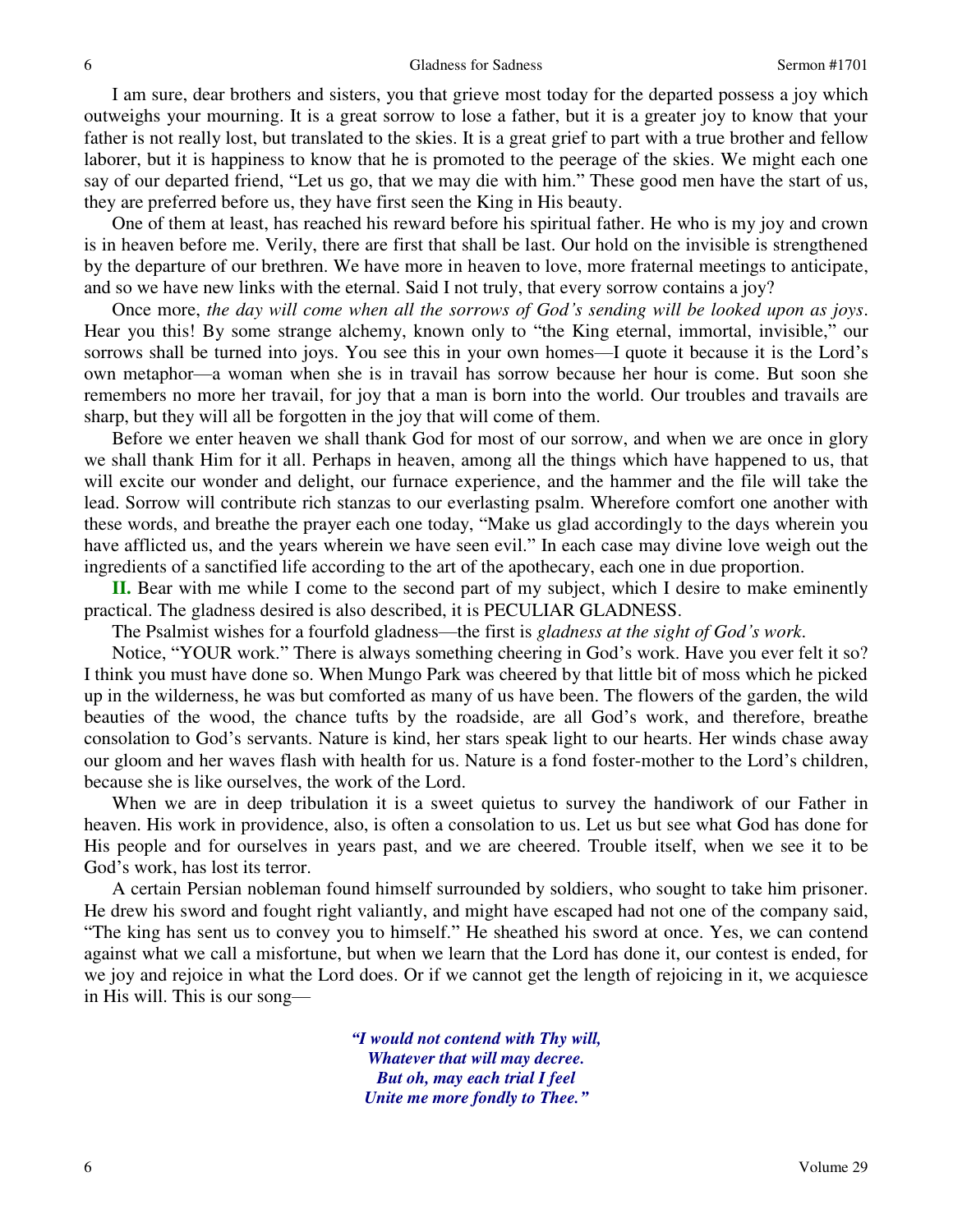Brethren, the great comfort which this church wants now, is to see God's work in the midst of her revived and glorified. If the Lord will but come among us and save men, and if He will build up and edify His people, and give them help to accomplish their holy service—this will be our richest possible comfort, "Let Your work appear unto your servants."

 Lord, our brethren fade away, they go into the shadow land, and we see them no more. But oh, if we can see Your hand at work among us, we shall not be discouraged! We mourn the loss of our brothers' work, but we will not be disheartened if we see Your work. May the Lord make you to see His work on your own hearts, dear brethren and sisters. May He make you to see His work in the congregation, in the Sunday school, and everywhere throughout the world, bringing men to Himself, and you will find therein a sovereign balm for all your wounds.

 The next consolation is also a very rich one—*gladness at the revelation of God to our children*— "And your glory unto their children." If our God will but make His glory to be seen by our children, what more can we ask? "I have no greater joy than this, that my children walk in the truth." No better comfort can be found for bereaved mothers than to see their sons and daughters converted. There is a sorrow for those who have departed, but I could almost say, "Weep not for the dead, neither bewail them"—for there is a sharper grief by far, and that is our anxiety for those who survive, and yet are dead unto God.

 Did you ever see a chain gang of convicts marching to their labor? I could wish never to see the sad scene again. Suppose that among those convicts there was a boy of yours! Ah me! Ah me! It was better for you that he had never been born. But think of those who are prisoners in the chains of sin. Is there a boy or girl of yours in such bonds? Oh, then, I am sure you will pray the Lord to rescue you from so sharp a trial, and to set your sons and daughters free from the fetters of iniquity. Pray each one of you fervently, "O Lord, let Your glory as their emancipator appear to my children and then do what You will."

Did you ever visit a condemned cell? To peep through the gate and to see a man sitting there condemned to die is enough to make one faint. Suppose it were your boy! Suppose it were your husband! Suppose it were your brother! But listen—"He that believes not is condemned already." Pardon us, dear unconverted relatives, if we say that we feel more sorrow for you living than we do for our gracious ones who are dead, for yours is a terrible plight, to be even now sitting in the condemned cell, doomed to be taken out to execution before long unless infinite mercy shall grant a free pardon.

What dreadful sights must meet the eyes upon a battlefield. If I see a man bleeding by a common cut, my heart is in my mouth and I cannot bear the sight. But what must it be to see men dismembered, disemboweled, writhing to and fro in the last agonies of death! What horror to walk among mounds of dead bodies, and stumble at each step over a human corpse! Yet, what is natural death compared with spiritual death? What terror to dwell in the same house with relatives who are dead while they live dead unto God. The thought is full of anguish. If God will quicken our spiritually dead, if He will give life to those who are "free among the slain, as they that go down into the pit," what a consolation we shall find therein!

Did you see that alarming fire the other day? Did you hear of the hotel in flames, wherein there were many guests in the upper story, and the flames had grasped the whole edifice, so that numbers perished? It must be dreadful to see persons at the upper windows of a burning house and to be powerless to rescue them. But if your child were there, your boy, your girl, or if your husband or your wife were there, or even if anyone you knew were there, your grief would have a double sting about it, and you would cry, "Lord, do what You will with me, but save those precious lives." Remember then, that your ungodly friends are in a like condition, and what greater mercy can God bestow upon you than for Him to make His glory to be seen by your children in their eternal salvation?

 Therefore I turn your thoughts to that prayer. May you breathe it now and may the Lord, for Christ's sake, answer it right speedily—"Let your glory appear unto our children."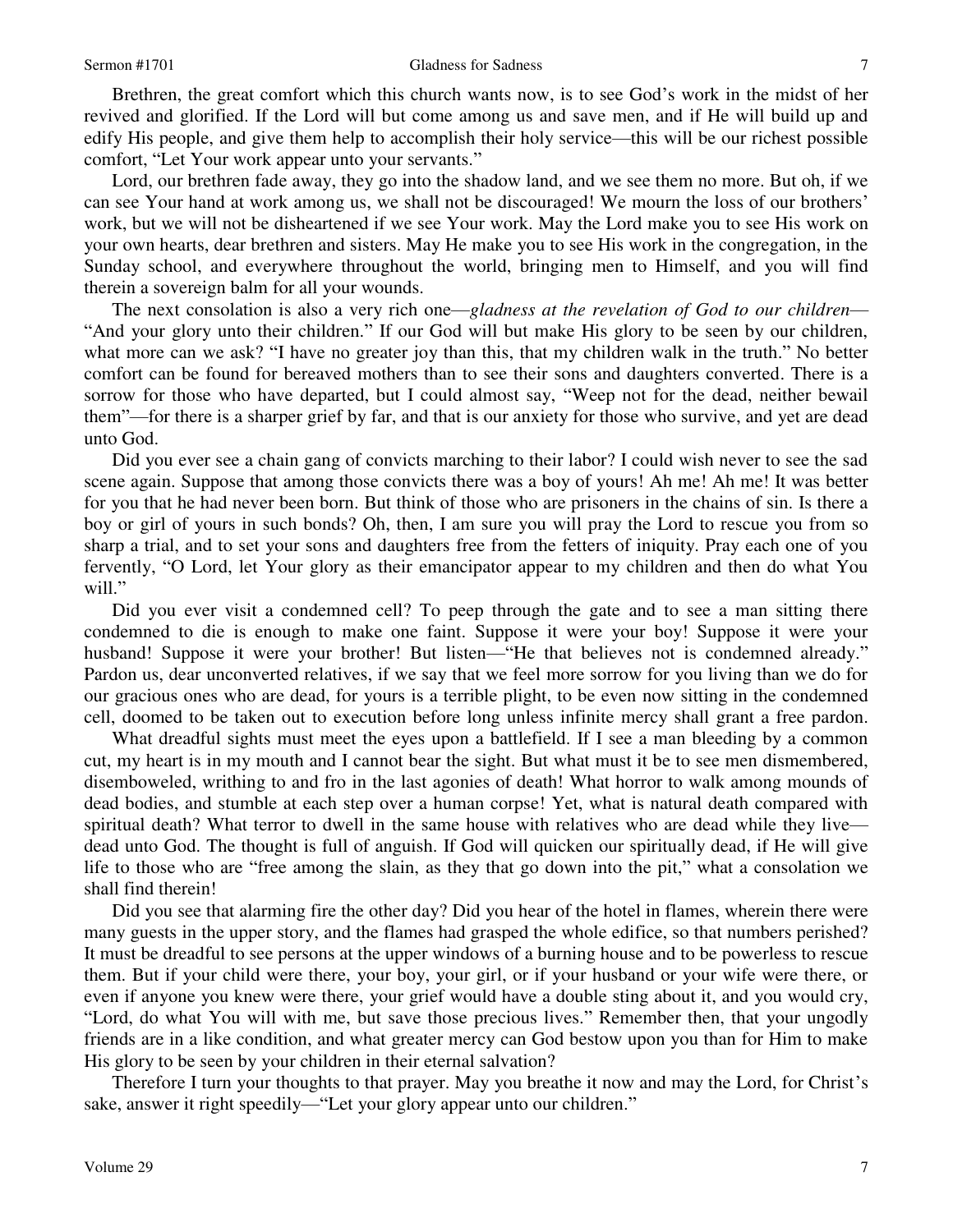The third consolation which Moses here describes is *gladness at beauty bestowed*—"Let the beauty of the LORD our God be upon us." Sorrow mars the countenance and clothes the body with sackcloth. But if the Lord will come to us and adorn us with His beauty, then the stains of mourning will speedily disappear. Brethren, what a beauty is this which the Lord gives—"the beauty of the LORD our God!" This comeliness is the beauty of His grace, for our covenant God is the God of all grace. If the Lord makes us to know that we are His, our faces shine. If He fills us with His life and love, then brightness flashes from the eyes and there is a grace about every movement.

 This "beauty" means holiness, for holiness is the beauty of God. If the Holy Spirit works in you the beauty of holiness, you will rise superior to your afflictions. If this church shall be made the holier by its bereavements, we shall gain much by our losses.

 This beauty of the LORD must surely mean His presence with us. As the sun beautifies all things, so does God's presence. When we know that Jesus is with us, when we feel that He is our helper, when we bask in His love, when He abides with us in power, this is the beauty of the saints. If we have Christ in us, Christ with us, we can bear any amount of trouble.

#### *"I can do all things, or can bear All suffering if my Lord is there."*

 This beauty gives to the believer an attractiveness in the eyes of men. They perceive that we have been with Jesus, and they behold our faces shining like the faces of angels. It is a great thing when a Christian is so happy, so holy, and so heavenly that he attracts others to Christ, and people seek his company because they perceive that he has been in the company of the blessed Lord. God give you this, and if you have it, dear friend, you may forget your sorrows, they are transfigured into joy.

 The last comfort that Moses speaks of is *gladness at our own work being established*—"Establish you the work of our hands upon us; yea, the work of our hands establish you it." Do you notice the wonderful blending in the fifteenth and seventeenth verses? There it is, "Let *your* work appear to your servant." Here it is, "Let *our* work be established."

 Alas, I have heard divines rightly say that salvation is God's work, and then they have harshly added that, in our preaching of the gospel, we make it out to be our own work. Thus they speak hard things against us and their speech is not after the Lord's mind. Others, again, make out this work to be so much man's work that God is forgotten. Neither of these is correct, we must blend the two. To build up the church and win souls for Jesus is first of all God's work, and then our work. Why should a Christian work to win souls? Answer—because God works in him to win souls. Remember the verses—"Work out your salvation with fear and trembling." Why? "For it is God that works in you to will and to do of his good pleasure." God works to set us working—our work is the result of His work.

 Our work is often a very effectual means of comfort to us. On the battlefield of Gettysburg there had been a terrible fight, and among the wounded lay a certain chaplain of the name of Eastman who had been seriously injured in the back by his horse falling upon him. The dark and dreary night came on, and as he lay in intense pain, unable to rise, he heard a voice at a little distance cry, "O God!" His interest was excited and he rolled himself over and over through pools of blood and among the slain, till he reached the side of the dying man. And there they lay, talking of Jesus and His free salvation. The man expired in hope, and just then two soldiers came and told Eastman that a captain was dying a little further down the field, and they must carry him there. So he was borne in anguish upon the work of mercy, and while the night wore on, he spoke of Jesus to many dying men.

 Could he have had a surer relief from his pain? I think not. Why, it seems to me that to lie there on his back with nothing to do but moan and groan would have been horrible. But in all his pain and anguish to be carried about to proclaim mercy to dying men made the anguish of an injured back endurable! So is it when you miss a friend, or have lost property, or are heavy in spirit, you shall find your surest comfort in serving God with all your might.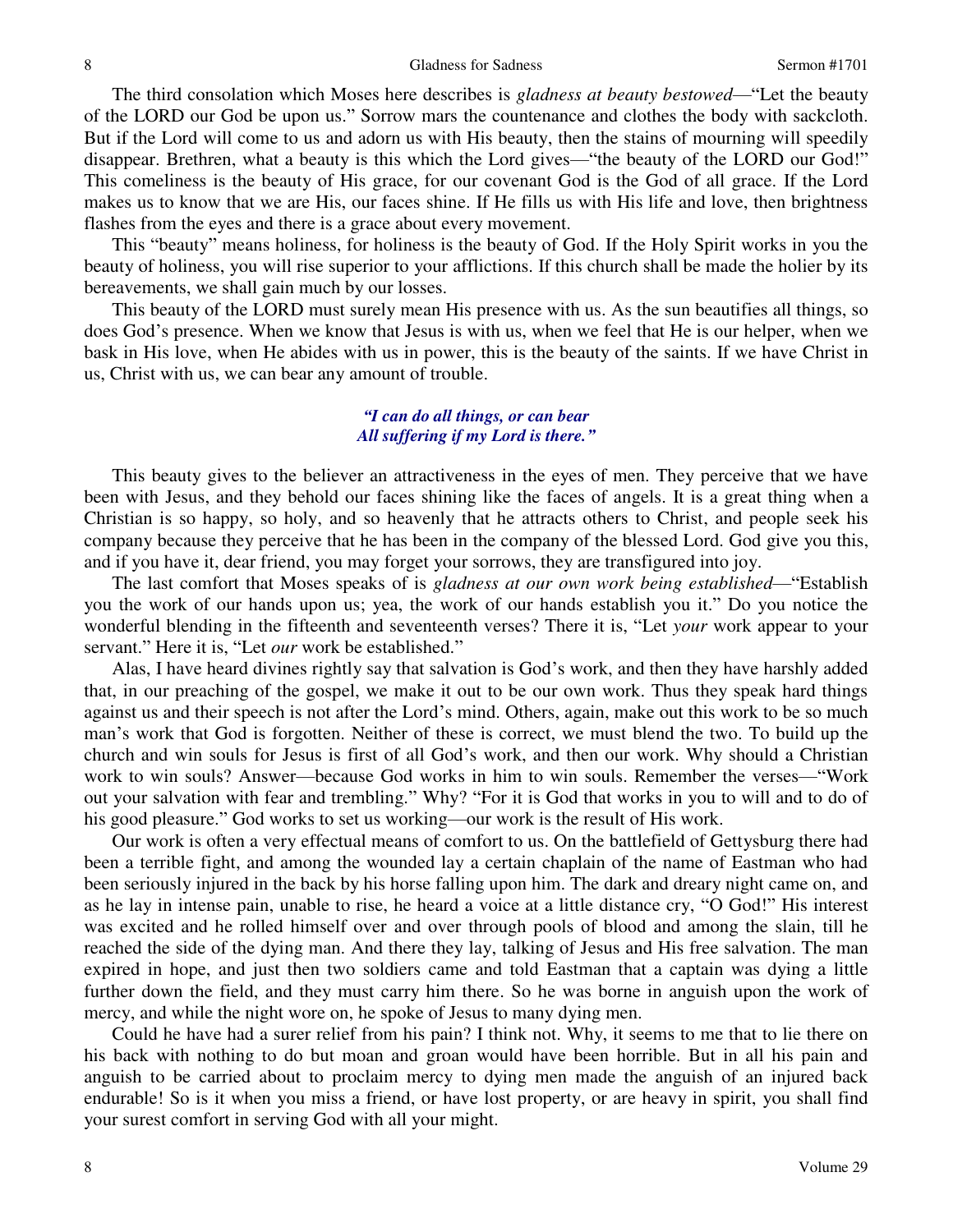#### Sermon #1701 Gladness for Sadness 9

 The text prays for our work *that it may succeed*—"Establish the work of our hands." Oh, if God will but prosper us in our work for Him, how happy we shall be! One day this week I had a great lift up out of deep distress when I was informed that a captain was here last Sunday morning, and was so impressed that he found the Savior, and made the fact known at one of the noonday prayer meetings, asking for himself that he might be kept faithful to his God. This is good. We do not always see our seed grow so quickly as that. It is wet weather just now, the damp of sorrow is on all things, and so the seed sown in tears is speedily reaped in joy. Is not this something to comfort us? Let us pray God to send us more of it, that by conversions our work may prosper.

 Then we pray that our *work may be lasting*—that is the chief point. I look forward to the future of this church with prayerful, hopeful anxiety! I am not old, not very old at any rate, but I am not all that I was in my earlier days, and mistrust whispers that soon things will decline. The other day a certain great preacher said that after a preacher had been for a while in a place, all the heroism, all the earnestness, all the fervor which characterizes new efforts would be gone, and the best thing would be to disband the church, and let them begin again under a new leader.

 That may look like a practical idea, but I do not quite see it, nor does it commend itself to me as sound and true. If a church is a man's work, it is dependent upon a man, and when he is gone, the best thing we can do with it is to let it dissolve. But I desire to see built up on this spot, by God's hand, a church which will endure till the coming of the Lord. Though dear ones, who seemed to be pillars, are taken away, the Lord will find other pillars. And though just now there are breaches in Zion's wall here and there, yet the wall shall again be repaired, and not a broken place shall remain. If we may see this accomplished, we shall be abundantly comforted. "Establish you the work of our hands upon us; yea, the work of our hands establish you it."

 We belong to an established church, established not by men, but by the Lord. This church will flourish when you and I have passed into our rest. Meanwhile, I beg you to take a deep interest in it and do all you can for its prosperity. Make it more and more be the model of what a church of Christ should be.

 I long that the truth which I have preached may be established in all the earth. They say that Calvinism is at a great discount now, perhaps it is. Yet to me it seems that its free grace spirit is far more spread than ever and is quietly saturating all true evangelical preaching. If it be so, that the doctrines of grace are now despised, we still hope that we shall live to see them brought to the front again, or if not, we shall leave behind such a testimony that in years to come the gospel of the grace of God will be read by thousands.

 At this time I beg for the loving help of you all, for the church itself. Our institutions deserve your zeal, liberality, and prayerfulness. But do not forget the old house at home, the mother of these efforts. The church itself needs your love, your prayers, your help, and your sustenance. I say this to you, my dear friends, who have been with me long—be you this day what you were at first, be as knit together and as earnest as you were when you had a boy preacher to lead you, and you loved him and helped him to do good service for the Lord.

 For nearly thirty years God has been with us. Let us begin again from this date and see if we cannot complete the thirty years of blessing, and if the Lord permits us, let us add another twenty years to it, and make up half-a-century of prosperity. Who knows? Only let us carefully watch the present and see that nothing declines. Let each one be eager to keep the sacred cause in a healthy condition. God will establish His work upon us from day to day, and this shall be our comfort.

 Keep everything in the best possible working order. Plead with the Holy Spirit to clothe us with His power. Maintain all forms of holy labor vigorously and sustain every fund by your spontaneous liberality. Never need pressing, but let each one inquire, "What can I do to keep the church well supplied to God's glory?" I believe this is the way to church comfort. God will comfort Zion, He will comfort all her waste places. But we must each one take pleasure in her stones and favor the dust thereof.